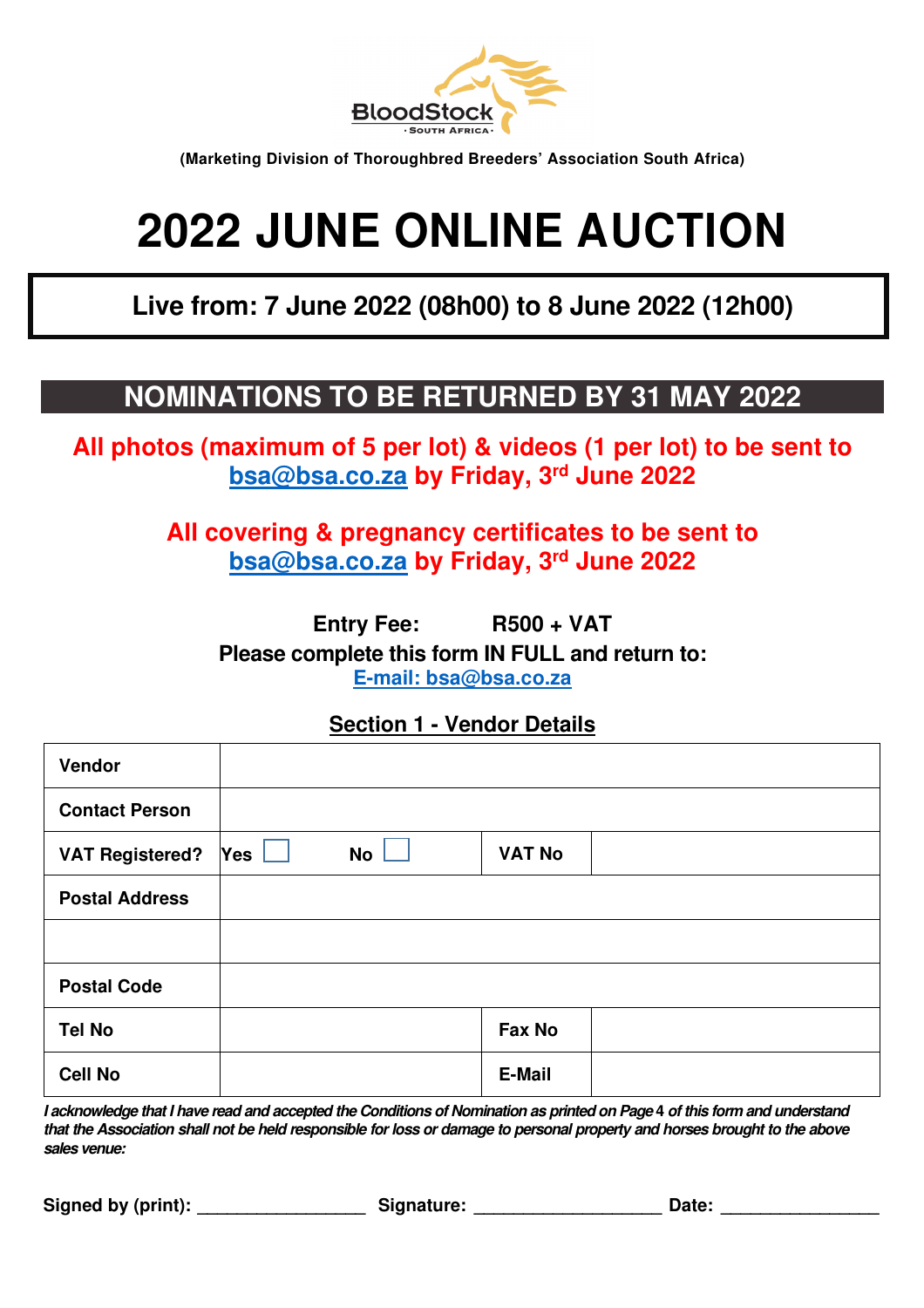# -2- **Section 2**

### **1. METHOD OF CATALOGUE LISTING**

| List the details as they should appear in the catalogue vendor index (if different from Section 1):            |  |  |  |  |  |  |  |
|----------------------------------------------------------------------------------------------------------------|--|--|--|--|--|--|--|
| Vendor Name: 2008 2009 2010 2020 2021 2022 2023 2024 2022 2023 2024 2022 2023 2024 2022 2023 2024 2022 2023 20 |  |  |  |  |  |  |  |
| Agent? Yes $\Box$ No $\Box$                                                                                    |  |  |  |  |  |  |  |
|                                                                                                                |  |  |  |  |  |  |  |
|                                                                                                                |  |  |  |  |  |  |  |
|                                                                                                                |  |  |  |  |  |  |  |
|                                                                                                                |  |  |  |  |  |  |  |

### **2. SALES PROCEEDS**

The vendor agrees that BloodStock S.A. shall be entitled to pay any amount which is due to the Vendor directly into the bank account nominated by the Vendor. For this purpose, the Vendor nominates the following bank account:

| <b>BANK</b>           |  |
|-----------------------|--|
| <b>BRANCH NAME</b>    |  |
| <b>BRANCH NUMBER</b>  |  |
| <b>ACCOUNT NAME</b>   |  |
| <b>ACCOUNT NUMBER</b> |  |

**N.B. The vendor accepts that proceeds will only be paid into the above mentioned bank account. The vendor will in all instances have to account in full to any third party where he/she has acted on their behalf, either as agent or otherwise.** 

# **CHECK LIST**

# **Have you completed the following information correctly?**

Vendor Details on Page 1?

Signed and dated the nomination form **after reading the Conditions** on Page 4?

Are the details for the catalogue listing correct as per section 2 (1) above?

Do we have the correct banking details to pay sales proceeds to?

|  | L, |  |
|--|----|--|
|  |    |  |
|  |    |  |
|  |    |  |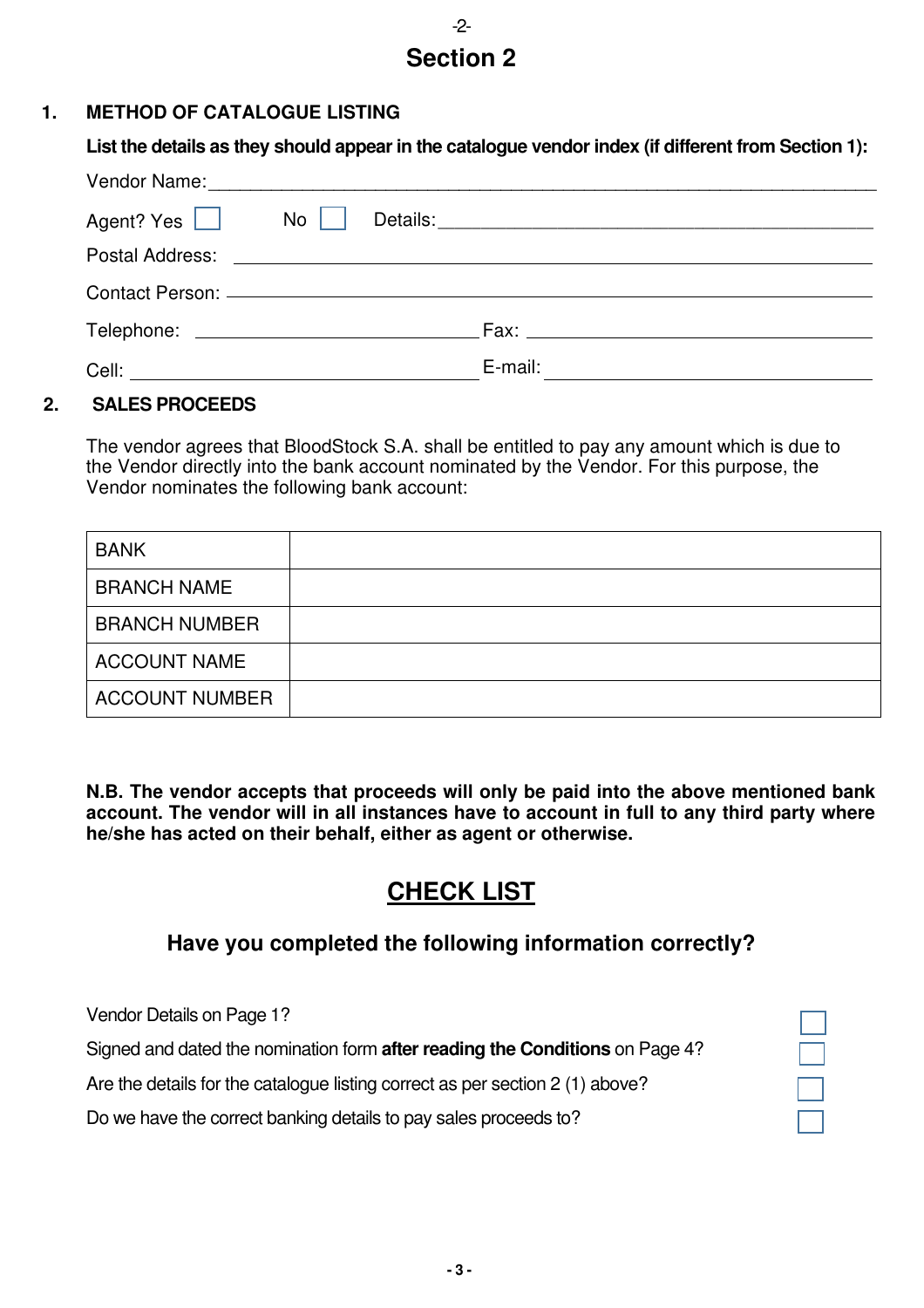# **2022 JUNE ONLINE AUCTION - NOMINATIONS TO BE RETURNED BY 31 MAY 2022**

|  | <b>NAME OF HORSE</b> |      |            | <b>SIRE</b>   |                      | <b>DAM</b>      | <b>Mares Only</b>        |                                               |  |  |
|--|----------------------|------|------------|---------------|----------------------|-----------------|--------------------------|-----------------------------------------------|--|--|
|  |                      |      |            |               |                      |                 | 2020/2021 FOALING REPORT | 2021/2022 COVERING REPORT   LAST SERVICE DATE |  |  |
|  |                      |      |            |               |                      |                 |                          |                                               |  |  |
|  |                      |      |            |               |                      |                 |                          |                                               |  |  |
|  | D.O.B                | COL. | <b>SEX</b> | <b>HEIGHT</b> | <b>RESERVE PRICE</b> | <b>LOCATION</b> |                          |                                               |  |  |
|  |                      |      |            |               |                      |                 |                          |                                               |  |  |
|  |                      |      |            |               |                      |                 |                          |                                               |  |  |

|  | <b>NAME OF HORSE</b> |      |            |               | <b>SIRE</b>            | <b>DAM</b>      | <b>Mares Only</b>        |                                             |  |  |
|--|----------------------|------|------------|---------------|------------------------|-----------------|--------------------------|---------------------------------------------|--|--|
|  |                      |      |            |               |                        |                 | 2020/2021 FOALING REPORT | 2021/2022 COVERING REPORT LAST SERVICE DATE |  |  |
|  |                      |      |            |               |                        |                 |                          |                                             |  |  |
|  |                      |      |            |               |                        |                 |                          |                                             |  |  |
|  | D.O.B                | COL. | <b>SEX</b> | <b>HEIGHT</b> | <b>RESERVE PRICE  </b> | <b>LOCATION</b> |                          |                                             |  |  |
|  |                      |      |            |               |                        |                 |                          |                                             |  |  |
|  |                      |      |            |               |                        |                 |                          |                                             |  |  |

|   | <b>NAME OF HORSE</b> |      |            | <b>SIRE</b>   |                      | <b>DAM</b>      | <b>Mares Only</b>        |                                             |  |  |
|---|----------------------|------|------------|---------------|----------------------|-----------------|--------------------------|---------------------------------------------|--|--|
|   |                      |      |            |               |                      |                 | 2020/2021 FOALING REPORT | 2021/2022 COVERING REPORT LAST SERVICE DATE |  |  |
|   |                      |      |            |               |                      |                 |                          |                                             |  |  |
| Æ |                      |      |            |               |                      |                 |                          |                                             |  |  |
|   | D.O.B                | COL. | <b>SEX</b> | <b>HEIGHT</b> | <b>RESERVE PRICE</b> | <b>LOCATION</b> |                          |                                             |  |  |
|   |                      |      |            |               |                      |                 |                          |                                             |  |  |
|   |                      |      |            |               |                      |                 |                          |                                             |  |  |

|   | <b>NAME OF HORSE</b> |      |            |               | <b>SIRE</b>          | <b>DAM</b>      | <b>Mares Only</b>        |                                               |  |  |
|---|----------------------|------|------------|---------------|----------------------|-----------------|--------------------------|-----------------------------------------------|--|--|
|   |                      |      |            |               |                      |                 | 2020/2021 FOALING REPORT | 2021/2022 COVERING REPORT   LAST SERVICE DATE |  |  |
| 4 |                      |      |            |               |                      |                 |                          |                                               |  |  |
|   | D.O.B                | COL. | <b>SEX</b> | <b>HEIGHT</b> | <b>RESERVE PRICE</b> | <b>LOCATION</b> |                          |                                               |  |  |
|   |                      |      |            |               |                      |                 |                          |                                               |  |  |

|       |      |            | <b>SIRE</b><br><b>NAME OF HORSE</b> |                      | <b>DAM</b>      | <b>Mares Only</b>        |                                             |  |  |
|-------|------|------------|-------------------------------------|----------------------|-----------------|--------------------------|---------------------------------------------|--|--|
|       |      |            |                                     |                      |                 | 2020/2021 FOALING REPORT | 2021/2022 COVERING REPORT LAST SERVICE DATE |  |  |
|       |      |            |                                     |                      |                 |                          |                                             |  |  |
| D.O.B | COL. | <b>SEX</b> | <b>HEIGHT</b>                       | <b>RESERVE PRICE</b> | <b>LOCATION</b> |                          |                                             |  |  |
|       |      |            |                                     |                      |                 |                          |                                             |  |  |

#### **BANKING DETAILS**

**BLOODSTOCK SA, Nedbank Business East Rand Acc. No: 1288 059 744, Branch Code: 198765 Total number of entries R** 

I ACKNOWLEDGE THAT I AM A REGISTERED OWNER OF ALL HORSES LISTED BELOW, OR AM ACTING WITH DUE AUTHORITY, ON BEHALF OF THE REGISTERED OWNER AND THAT I HAVE READ THE CONDITIONS OF ENTRY/SALE ON THE REVERSE OF THIS FORM.